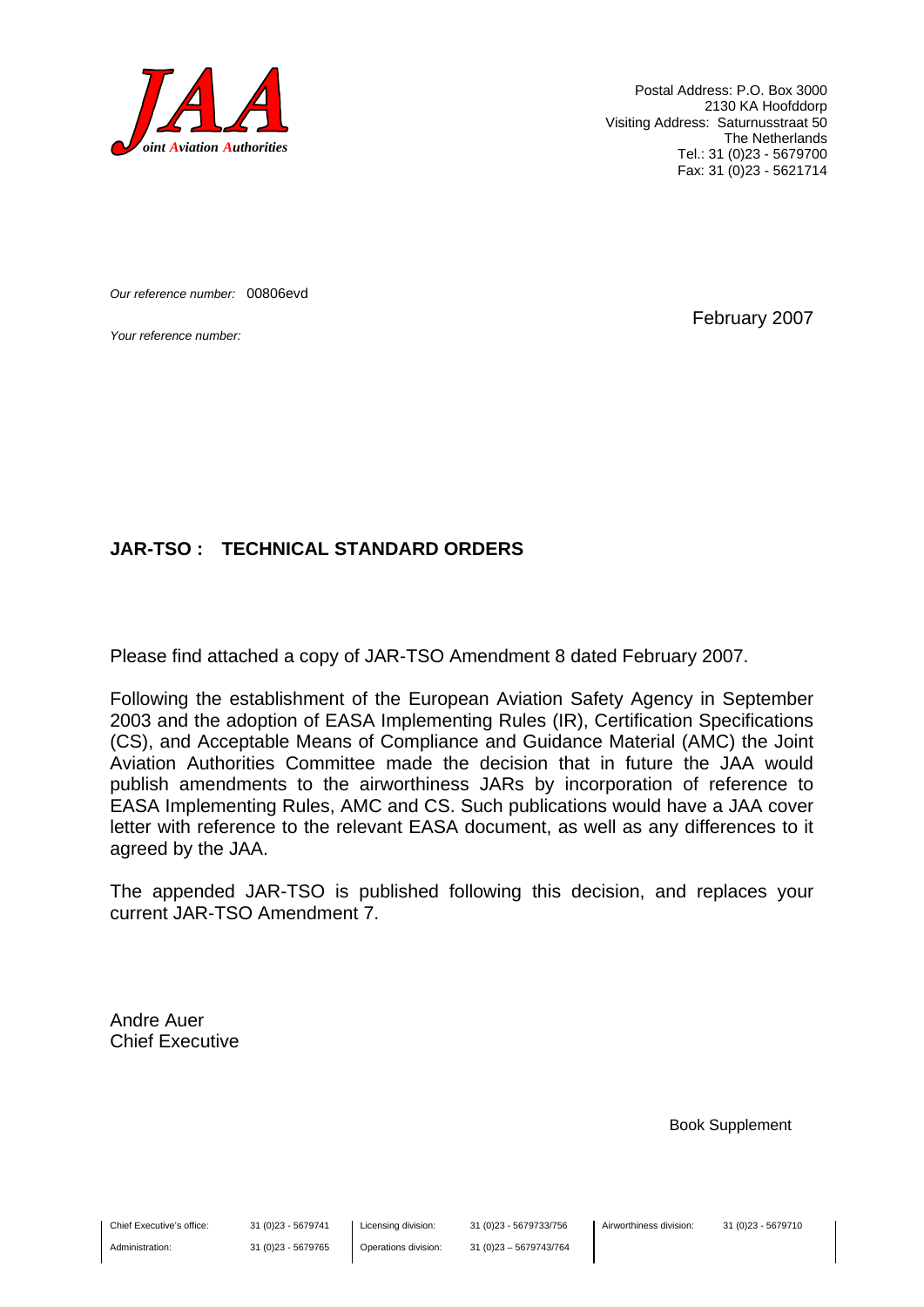# **Joint Aviation Requirements**

## **JAR–TSO Joint Technical Standard Orders**

**Joint Aviation Authorities**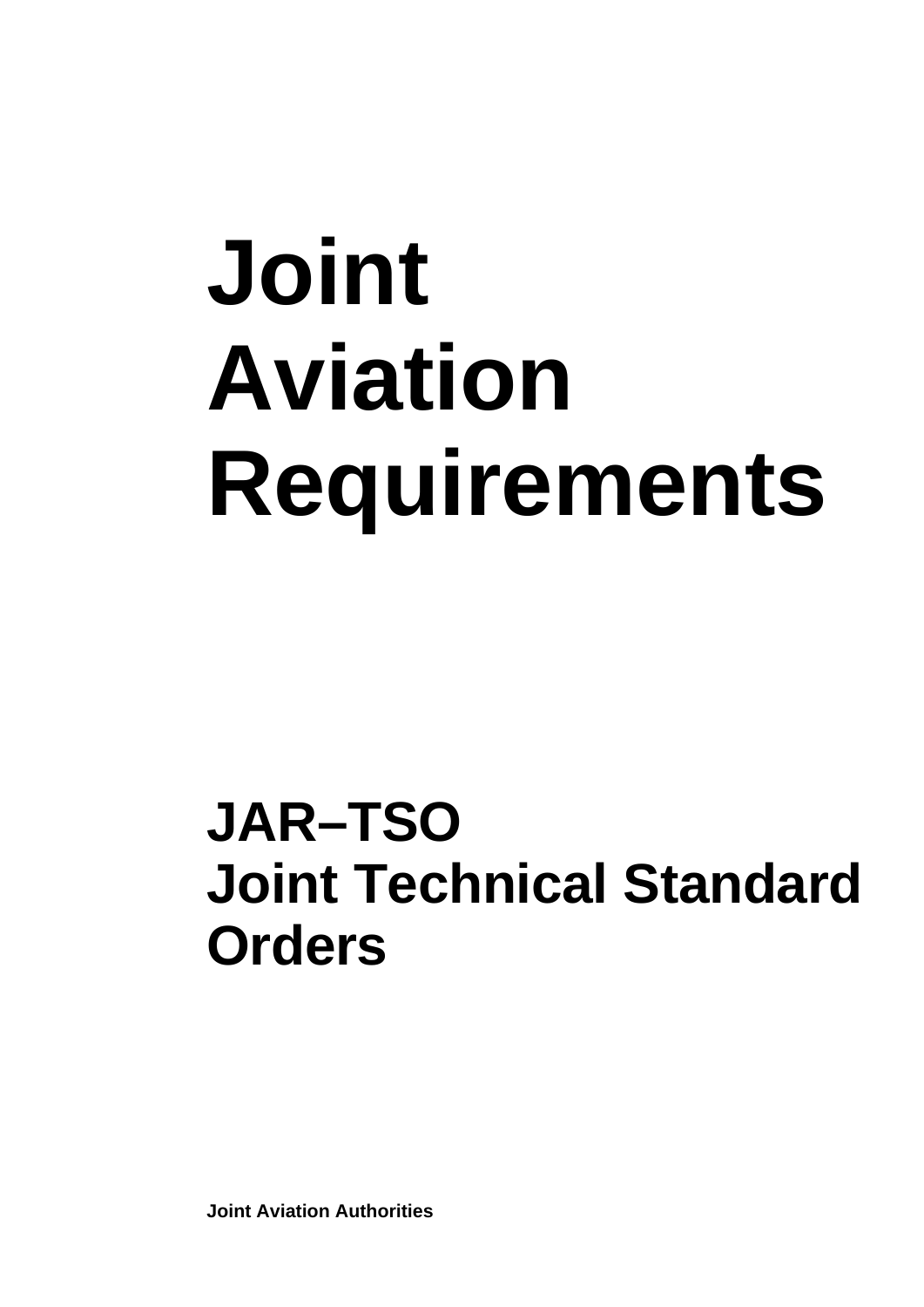# **Joint Aviation Requirements**

## **JAR–TSO Joint Technical Standard Orders**

Amendment 8 February 2007

All rights reserved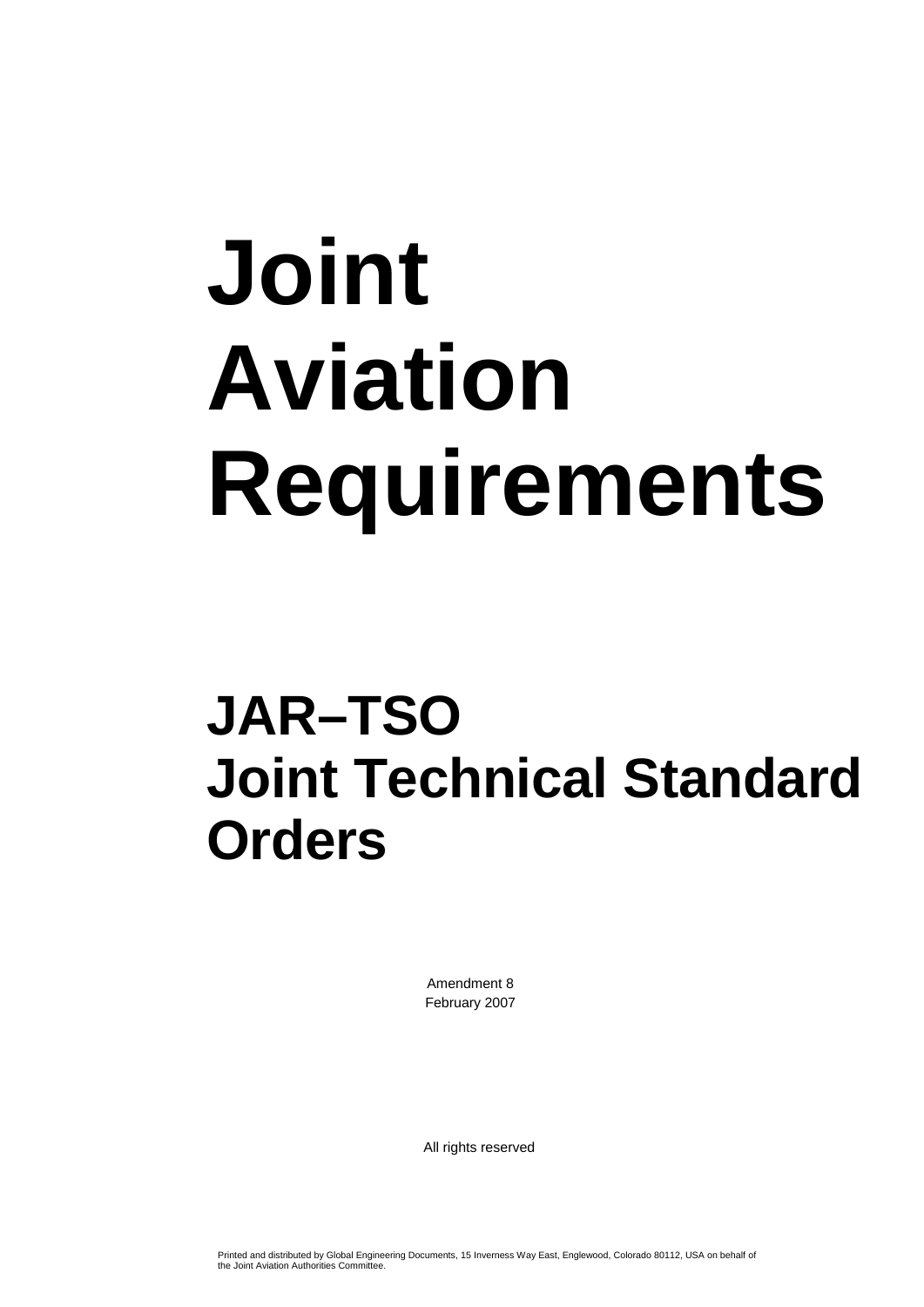The members of the Joint Aviation Authorities Committee are representatives of the Civil Aviation Authorities of the countries and of the European Aviation Safety Agency (EASA) that have signed the 'Arrangements Concerning the Development and the Acceptance of Joint Aviation Requirements'. A list of these members is kept by European Civil Aviation Conference, 3 bis Villa Emile Bergerat, 92522 NEUILLY SUR SEINE Cedex, France.\*

Further printed copies of the Joint Aviation Authorities Documents can be purchased from Global Engineering Documents, whose world wide offices are listed on the JAA website (www.jaa.nl) and Global website (www.global.ihs.com).

For electronic versions of Joint Aviation Authorities Documents please refer to the website of Information Handling Services (IHS) on www.ihsaviation.com, where you will find information on how to order.

Enquiries regarding the contents should be addressed to Central JAA, Saturnusstraat 50, PO Box 3000, 2130 KA HOOFDDORP, Netherlands (E-mail publications@jaa.nl).

\* These members are:

**<sup>[</sup>**Albania, Armenia, Austria, Belgium, Bosnia & Herzegovina, Bulgaria, Croatia, Cyprus, Czech Republic, Denmark, Estonia, European Aviation Safety Agency, Finland, Former Yugoslav Republic of Macedonia (FYROM), France, Germany, Greece, Hungary, Iceland, Ireland, Italy, Latvia, Lithuania, Luxembourg, Malta, Monaco, Netherlands, Norway, Poland, Portugal, Republic of Moldova, Romania, Serbia & Montenegro, Slovak Republic, Slovenia, Spain, Sweden, Switzerland, Turkey, Ukraine & United Kingdom.**]**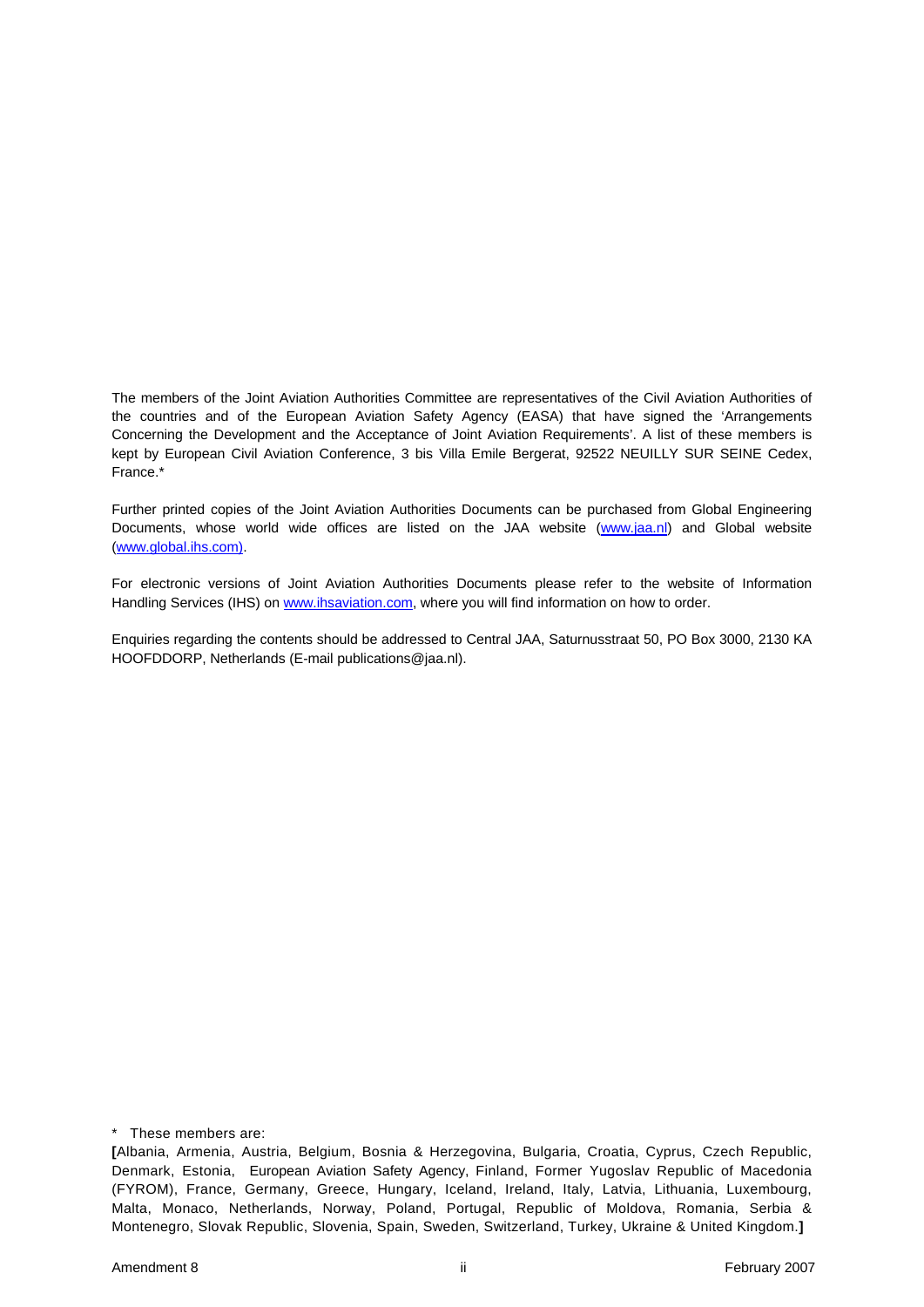JAR-TSO Section 1A consists of:

- a) The articles 1 and 2 of the EASA Executive Director Decision No 2003/10/RM dated 24 October 2003 as amended by the articles 1 and 2 of the EASA Executive Director Decision No 2006/04/R dated 11 July 2006
- b) The Annex I to the EASA Executive Director Decision No 2003/10/RM dated 24 October 2003 (also called CS-ETSO) as amended by the Annex I to the EASA Executive Director Decision No 2006/04/R dated 11 July 2006.

JAR-TSO Section 1B consists of:

### INTENTIONALLY LEFT BLANK

JAR-TSO Section 2 consists of:

### INTENTIONALLY LEFT BLANK

Note:

For all references to Agency please read Joint Aviation Authorities/Authority as appropriate.